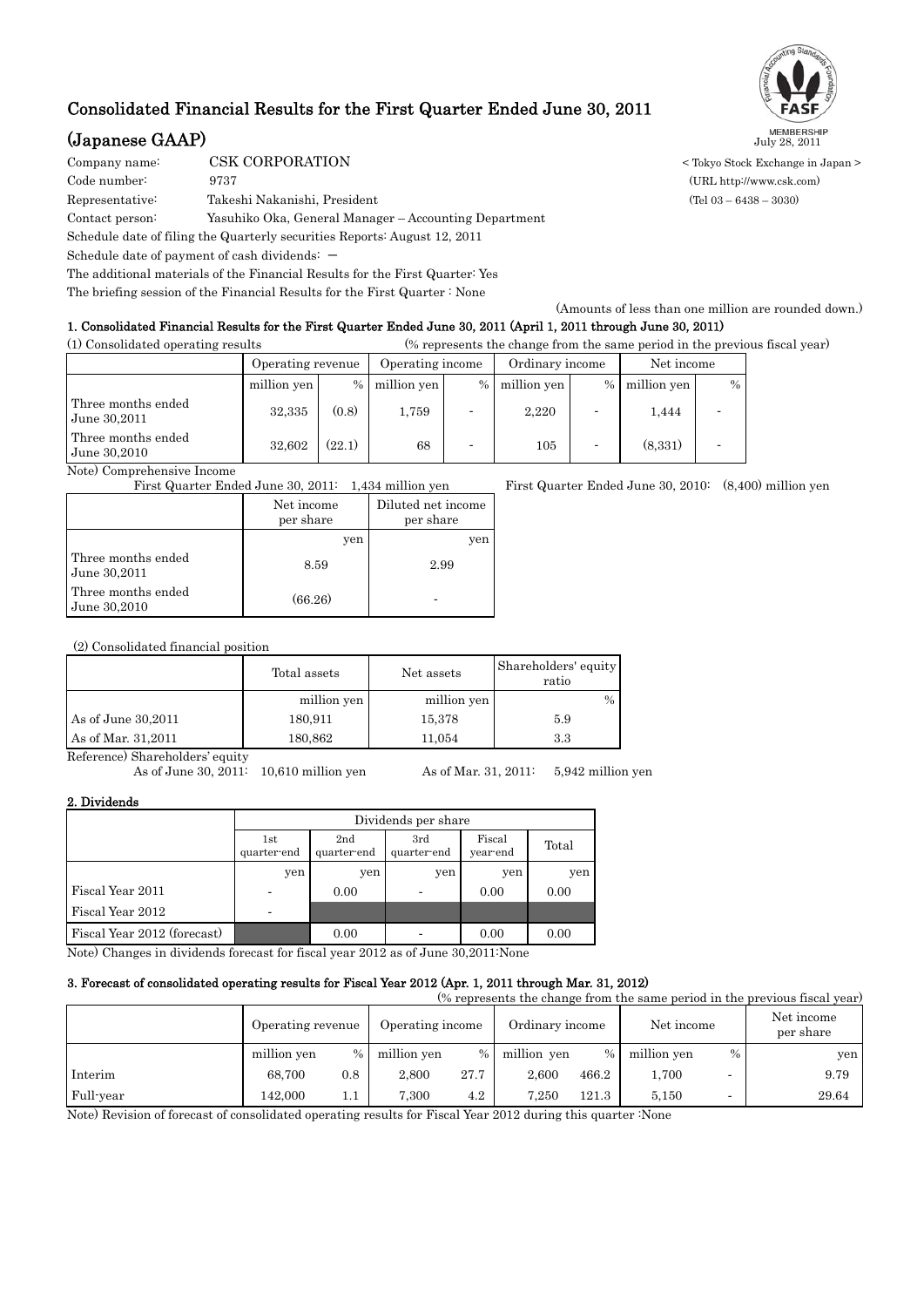#### 4. Others

- (1) Significant changes in scope of consolidation: None
	- Note: This section shows whether or not there is a change in Specified Subsidiaries that led to the change of the consolidated scope during the current quarter.
- (2) Adoption of simplified method or specific method to quarterly financial statement in accounting procedure: None Note: This section shows the use of any simplified accounting methods, or the use of any particular accounting methods for quarterly consolidated financial statements.
- (3) Changes in accounting policies, estimates ,retrospective restatement
	- ① Changes in accounting policies due to the revision of accounting standards: None
	- ② Changes due to reasons other than ① : None
	- ③ Changes in accounting estimates : None
	- ④ Retrospective restatement : None

Note: This section shows changes to accounting policies, estimates and restatement that are described in Japanese regulations as "Alterations on

significant issues that are the basis of the preparation for quarterly financial accounting statements".

(4) Number of shares issued (common stock)

①Number of shares issued (including treasury stock) ②Number of treasury stock

③Average number of shares issued

| Accounting period   | Shares        | Accounting period   | Shares      |
|---------------------|---------------|---------------------|-------------|
| $FY20121st$ Quarter | 173,747,714   | FY2011              | 149,747,714 |
| FY2012 1st Quarter  | 16,528        | FY2011              | 16,015      |
| $FY20121st$ Quarter | 168, 192, 954 | $FY20111st$ Quarter | 125,735,528 |

#### ※Implementation status of Quarterly review

This Financial Results report for the First Quarter was exempt from quarterly review based on Financial Instruments and Exchange Law of Japan. As of the First Quarter disclosing, the review for the quarterly financial statements has not been completed.

#### ※Explanation regarding the appropriate use of forecasts of business results

The financial forecasts of business results are based on judgments and estimates that have been made using of currently available information. By nature, such financial forecasts are subject to uncertainty and risk. Therefore, you are advised that the final results might be significantly different from the aforementioned forecast due to changes in economic environments related to our business, market trends and exchange rate, etc.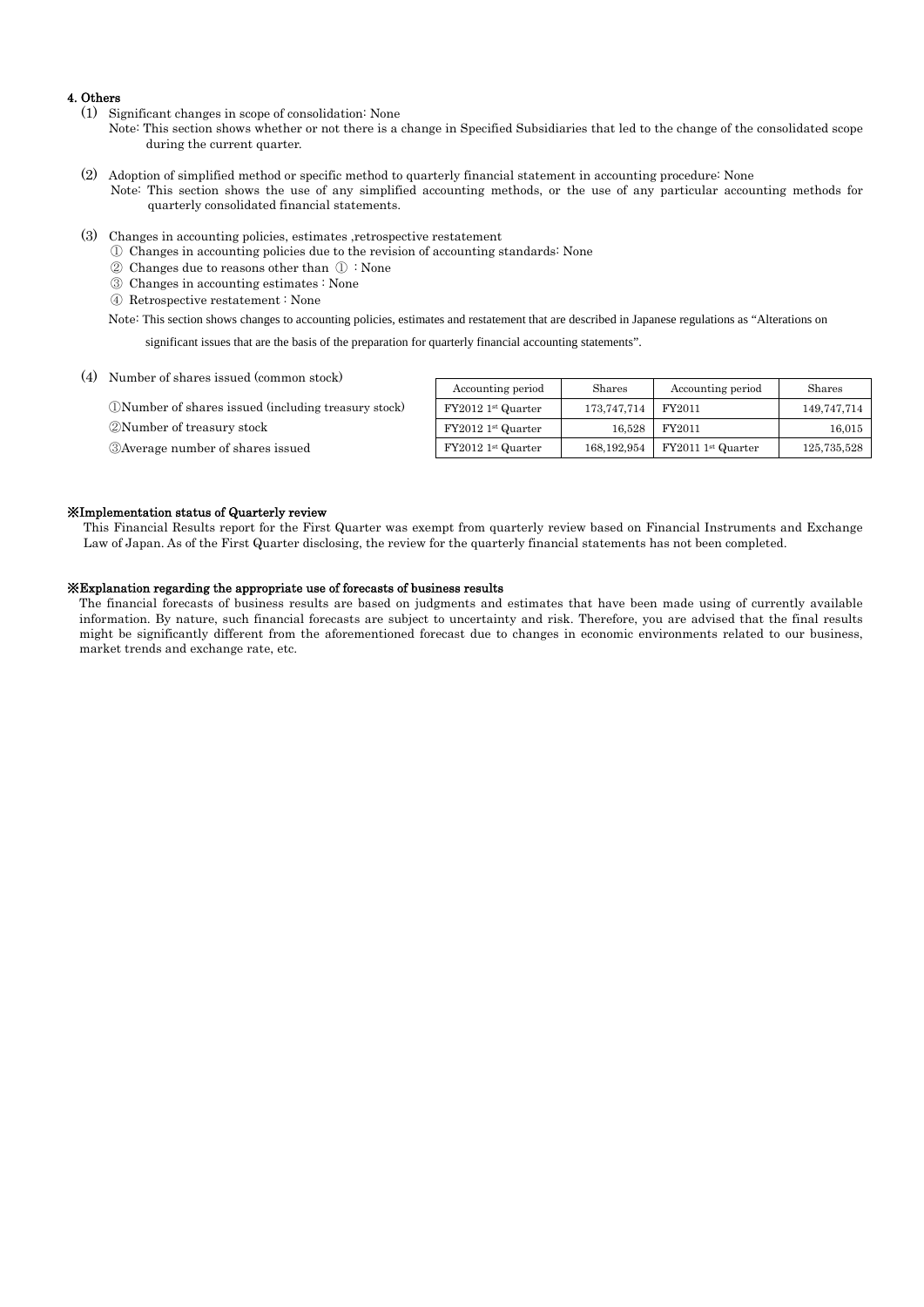# (Accompanying Materials)

## Consolidated Financial Statements and Others (1) Consolidated Balance Sheets

| (1) Consolidated Balance Sheets    |                                           | (millions of yen)                                         |
|------------------------------------|-------------------------------------------|-----------------------------------------------------------|
|                                    | Fiscal year 2011<br>(As of Mar. 31, 2011) | Fiscal year 2012<br>1st quarter<br>(As of June. 30, 2011) |
| $\operatorname{Assets}$            |                                           |                                                           |
| Current assets                     |                                           |                                                           |
| Cash and time deposits             | 49,972                                    | 52,175                                                    |
| Notes and accounts receivable      | 23,034                                    | 18,371                                                    |
| Marketable securities              | 8.995                                     | 3,997                                                     |
| Inventories                        | 1,987                                     | 3,620                                                     |
| Short term loans receivable        | 17,351                                    | 17,350                                                    |
| Other current assets               | 12,026                                    | 12,953                                                    |
| Allowance for doubtful accounts    | (10, 800)                                 | (10, 777)                                                 |
| Total current assets               | 102,568                                   | 97,690                                                    |
| Fixed assets                       |                                           |                                                           |
| Tangible fixed assets              | 23,228                                    | 22,682                                                    |
| Intangible fixed assets            |                                           |                                                           |
| Other intangible fixed assets      | 2,284                                     | 2,258                                                     |
| Total intangible fixed assets      | 2,284                                     | 2,258                                                     |
| Investments and other assets       |                                           |                                                           |
| Investments in securities          | 41,105                                    | 47,311                                                    |
| Other assets                       | 12,009                                    | 11,258                                                    |
| Allowance for doubtful accounts    | (332)                                     | (290)                                                     |
| Total investments and other assets | 52,781                                    | 58,279                                                    |
| Total fixed assets                 | 78,293                                    | 83,221                                                    |
| Total assets                       | 180,862                                   | 180,911                                                   |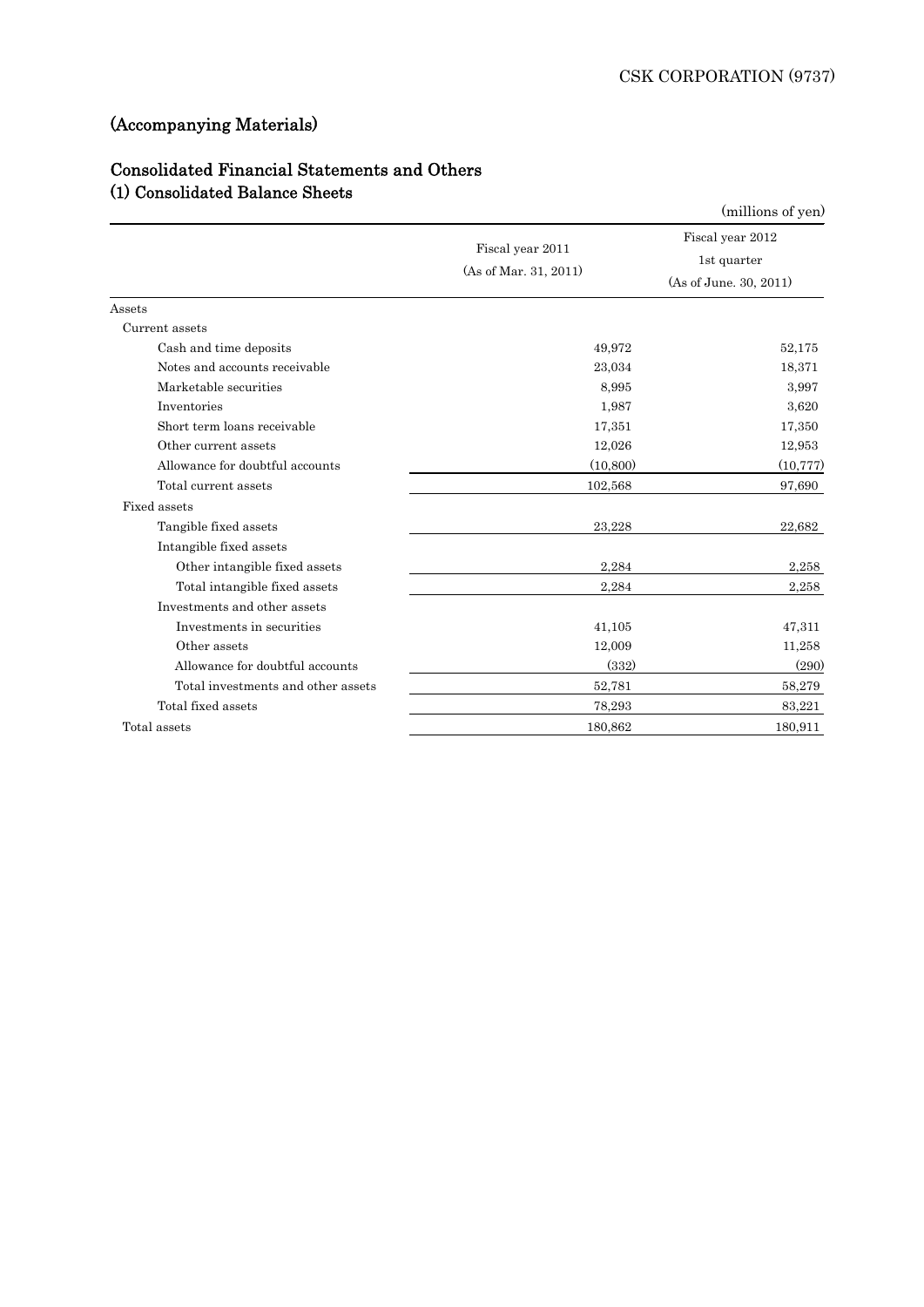## CSK CORPORATION (9737)

|                                                  |                       | (millions of yen)      |
|--------------------------------------------------|-----------------------|------------------------|
|                                                  |                       | Fiscal year 2012       |
|                                                  | Fiscal year 2011      | 1st quarter            |
|                                                  | (As of Mar. 31, 2011) | (As of June. 30, 2011) |
| Liabilities                                      |                       |                        |
| Current liabilities                              |                       |                        |
| Accounts payable                                 | 5,366                 | 4,601                  |
| Current portion of convertible bonds<br>payable  | 21.792                | 21,792                 |
| Current portion of long-term loans<br>payable    | 10,063                | 10,047                 |
| Accrued income taxes                             | 841                   | 299                    |
| Deposits received of prepaid cards               | 57,854                | 58,384                 |
| Accrued bonuses to employees                     | 3,915                 | 1,950                  |
| Accrued bonuses to directors                     | 7                     | 7                      |
| Allowance for anticipated losses on<br>contracts | 79                    | 58                     |
| Other current liabilities                        | 13,071                | 14,138                 |
| Total current liabilities                        | 112,992               | 111,279                |
| Long-term liabilities                            |                       |                        |
| Convertible bonds payable                        | 35,000                | 35,000                 |
| Long-term bank loans payable                     | 19,860                | 17,360                 |
| Accrued employees' retirement benefits           | 104                   | 107                    |
| Accrued directors' retirement benefits           | 25                    | 25                     |
| Other long term liabilities                      | 1,825                 | 1,760                  |
| Total long-term liabilities                      | 56,814                | 54,253                 |
| Total liabilities                                | 169,807               | 165,533                |
| Net assets                                       |                       |                        |
| Shareholders' equity                             |                       |                        |
| Capital stock                                    | 97,811                | 99,459                 |
| Capital surplus                                  | 55,349                | 56,997                 |
| Retained earnings                                | (147, 265)            | (145, 880)             |
| Treasury stock, at cost                          | (11)                  | (11)                   |
| Total shareholders' equity                       | 5.884                 | 10,564                 |
| Accumulated other comprehensive income           |                       |                        |
| Net unrealized gains (losses) on securities      | 58                    | 48                     |
| Foreign currency translation adjustment          |                       | (2)                    |
| Total accumulated other comprehensive<br>income  | 58                    | 46                     |
| Subscription rights to shares                    | $\bf 295$             |                        |
| Minority interests                               | 4,816                 | 4,768                  |
| Total net assets                                 | 11,054                | 15,378                 |
| Total liabilities and net assets                 | 180,862               | 180,911                |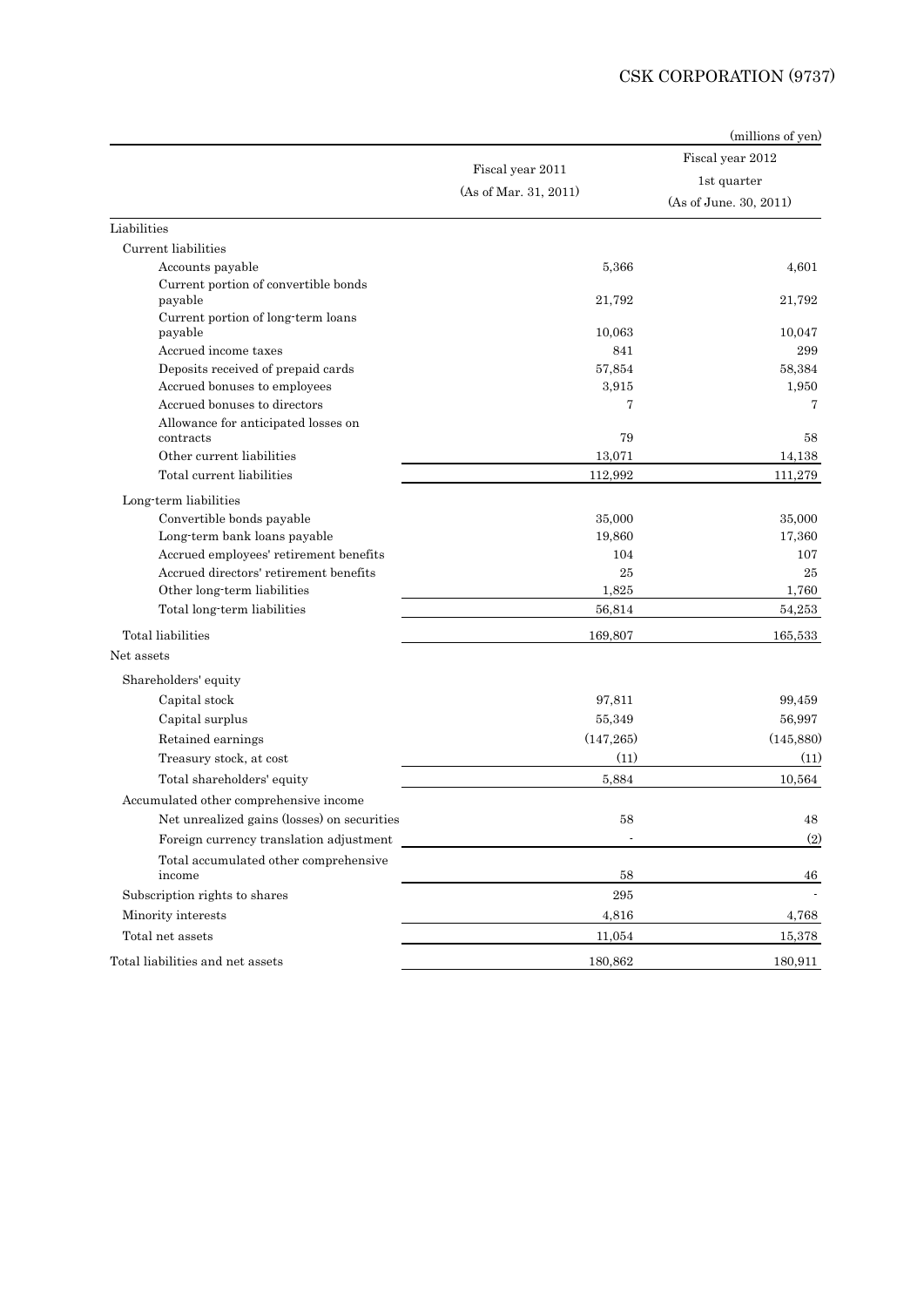## (2) Consolidated Statements of Operations and Comprehensive Income Consolidated Statements of Operations

|                                               |                   | (millions of yen) |
|-----------------------------------------------|-------------------|-------------------|
|                                               | Fiscal year 2011  | Fiscal year 2012  |
|                                               | From Apr. 1, 2010 | From Apr. 1, 2011 |
|                                               | To Jun. 30, 2010  | To June. 30, 2011 |
| Operating revenue                             | 32,602            | 32,335            |
| Operating costs                               | 25,453            | 24,677            |
| Gross profits                                 | 7,148             | 7,657             |
| Selling, general and administrative expenses  | 7,080             | 5,898             |
| Operating income                              | 68                | 1,759             |
| Non-operating income                          |                   |                   |
| Interest income                               | 36                | 11                |
| Dividend income                               | 33                | 42                |
| Hoard profit of prepaid card                  | 287               | 271               |
| Gain on sales of investment securities        | $\overline{0}$    | 405               |
| Others                                        | 183               | 360               |
| Total non-operating income                    | 540               | 1,090             |
| Non-operating expenses                        |                   |                   |
| Interest expenses                             | 259               | 211               |
| Others                                        | 244               | 418               |
| Total non-operating expenses                  | 503               | 630               |
| Ordinary income                               | 105               | 2,220             |
| Extraordinary gains                           |                   |                   |
| Gain on sales of investment securities        |                   | 1                 |
| Reversal of allowance for doubtful accounts   | 25                |                   |
| Others                                        | 9                 |                   |
| Total extraordinary gains                     | 34                | $\mathbf{1}$      |
| Extraordinary losses                          |                   |                   |
| Loss on sales of investment securities        |                   | 26                |
| Loss on withdrawal from securities business   | 8,904             |                   |
| Others                                        | 503               |                   |
| Total extraordinary losses                    | 9,408             | 26                |
| Income(Loss) before income taxes and minority |                   |                   |
| interests                                     | (9,268)           | 2,195             |
| Income taxes: Current                         | 175               | 77                |
| Income taxes : Deferred                       | (1,117)           | 670               |
| Total income taxes                            | (942)             | 748               |
| Income(Loss) before minority interests        | (8,326)           | 1,446             |
| Minority interests in income                  | 5                 | $\overline{2}$    |
| Net income(loss)                              | (8,331)           | 1,444             |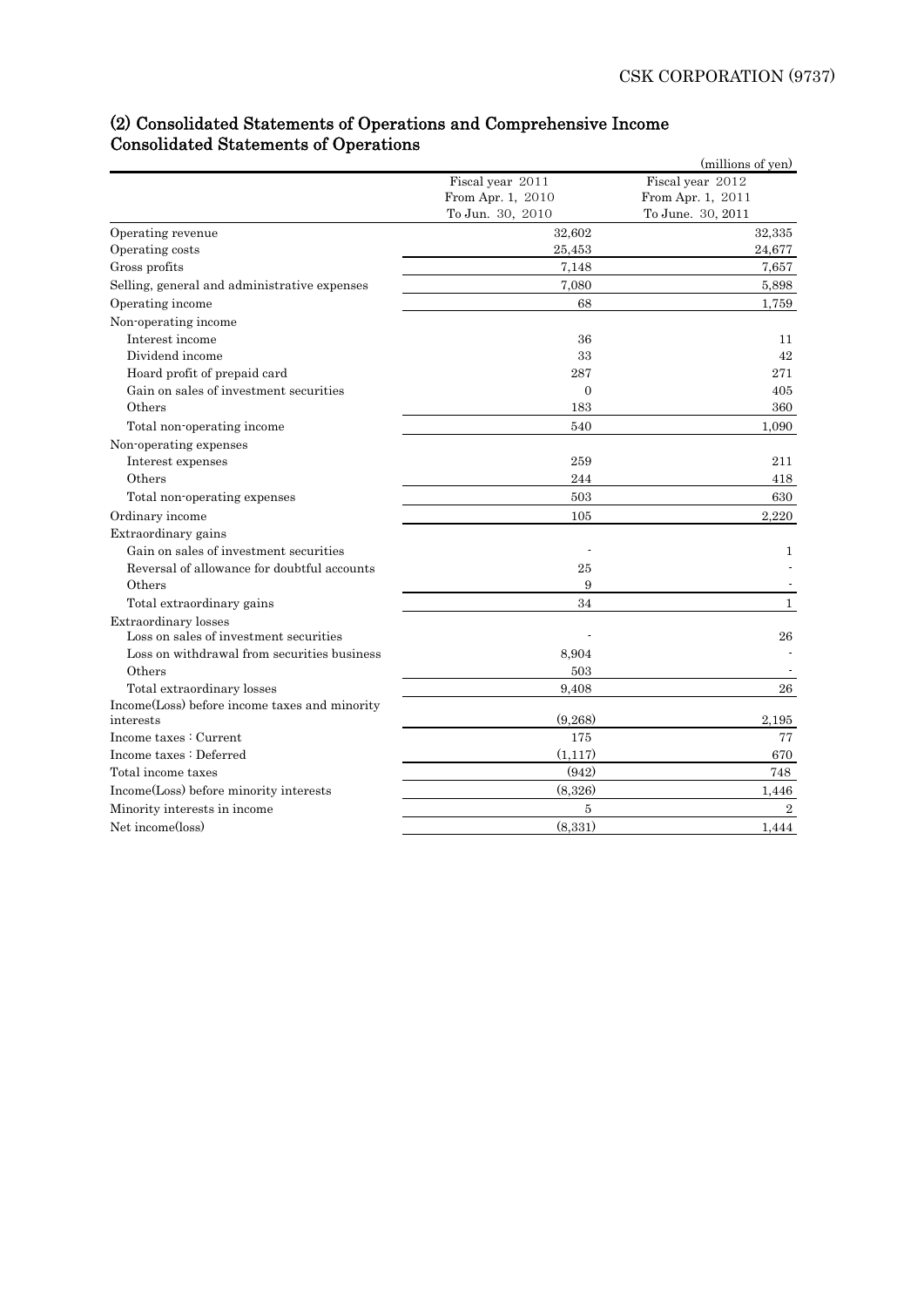# Consolidated Statements of Comprehensive Income

| oomoonaatoa Diatomonto or Compronomorto moomo           |                                                            | (millions of yen)                                          |
|---------------------------------------------------------|------------------------------------------------------------|------------------------------------------------------------|
|                                                         | Fiscal year 2011<br>From Apr. 1, 2010<br>To June. 30, 2010 | Fiscal year 2012<br>From Apr. 1, 2011<br>To June. 30, 2011 |
| Income(Loss) before minority interests                  | (8,326)                                                    | 1,446                                                      |
| Other comprehensive income                              |                                                            |                                                            |
| Net unrealized holding gains (losses) on securities     | (74)                                                       | (8)                                                        |
| Foreign currency translation adjustments                |                                                            | (4)                                                        |
| Total other comprehensive income                        | (74)                                                       | (12)                                                       |
| Comprehensive income                                    | (8.400)                                                    | 1,434                                                      |
| <breakdown></breakdown>                                 |                                                            |                                                            |
| Comprehensive income attributable to owners of parent   | (8, 408)                                                   | 1,431                                                      |
| Comprehensive income attributable to minority interests | 8                                                          | $\overline{2}$                                             |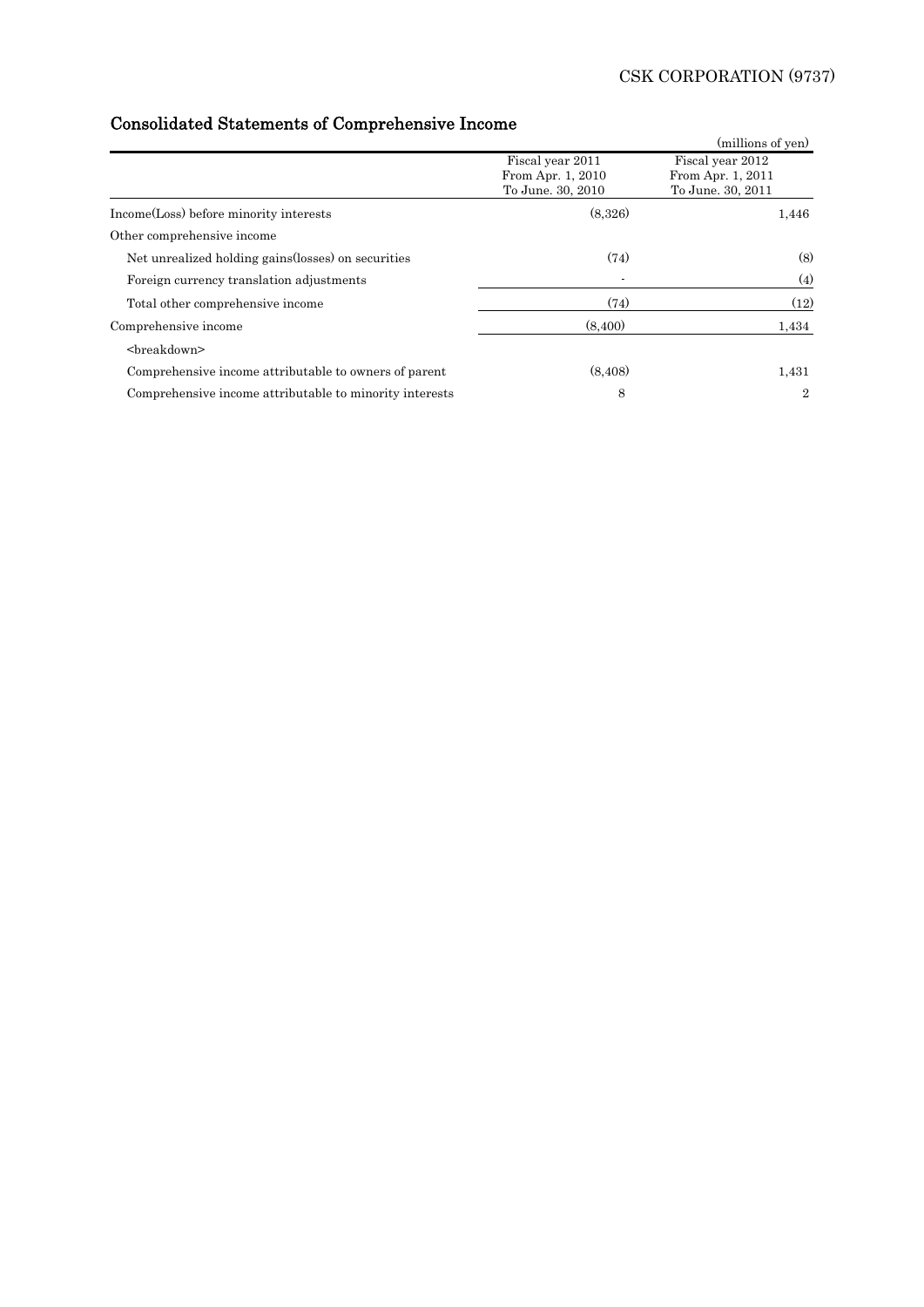## (3) Consolidated Statements of Cash Flows

| Consonuateu Dialements                                                                               |                                             | (millions of yen)                           |
|------------------------------------------------------------------------------------------------------|---------------------------------------------|---------------------------------------------|
|                                                                                                      | For the three months<br>ended June 30, 2010 | For the three months<br>ended June 30, 2011 |
| Cash flows from operating activities                                                                 |                                             |                                             |
| Income (Loss) before income taxes and minority interests                                             | (9,268)                                     | 2,195                                       |
| Depreciation                                                                                         | 1,081                                       | 934                                         |
| Amortization of goodwill                                                                             | 34                                          |                                             |
| Increase (decrease) in allowances and decrease (increase) in<br>prepaid pension costs                | (1,347)                                     | (2,201)                                     |
| Interest and dividend income                                                                         | (70)                                        | (54)                                        |
| Interest expenses                                                                                    | 262                                         | 211                                         |
| Loss on withdrawal from securities business                                                          | 8,904                                       |                                             |
| Decrease (increase) in accounts receivable                                                           | 7,089                                       | 4,667                                       |
| Decrease (increase) in inventories                                                                   | (1,199)                                     | (1,632)                                     |
| Increase (decrease) in accounts payable                                                              | (2, 464)                                    | (765)                                       |
| Increase (decrease) in deposits received of<br>prepaid cards                                         | 693                                         | 529                                         |
| Decrease (increase) in venture capital investments                                                   | 125                                         |                                             |
| Other net                                                                                            | (1,830)                                     | 641                                         |
| Subtotal                                                                                             | 2,010                                       | 4,527                                       |
| Interest and dividends income received                                                               | 44                                          | 95                                          |
| Interest expenses paid                                                                               | (236)                                       | (274)                                       |
| Income taxes paid                                                                                    | (1,595)                                     | (280)                                       |
| Net cash used in operating activities                                                                | 223                                         | 4,068                                       |
|                                                                                                      |                                             |                                             |
| Cash flows from investing activities<br>Decrease (increase) in time deposit, net                     |                                             | (100)                                       |
| Net proceeds from sales, redemption and purchases of marketable<br>securities                        | 9,521                                       | $\Omega$                                    |
| Purchases of property and equipment                                                                  | (69)                                        | (1, 421)                                    |
| Proceeds from sales and equipment                                                                    | 18                                          | 290                                         |
| Purchases of intangible assets                                                                       | (170)                                       | (237)                                       |
| Purchases of investments in securities                                                               | (12, 104)                                   | (7,361)                                     |
| Proceeds from sales and redemption of investments in securities                                      | 245                                         | 6,396                                       |
| Net decrease (increase) in short-term loans receivable                                               | 3,269                                       | $\mathbf{0}$                                |
| Proceeds from sales of investments in subsidiaries resulting<br>in change in scope of consolidation  | 3,006                                       |                                             |
| Other net                                                                                            | (19)                                        | 140                                         |
| Net cash provided by (used in) investing activities                                                  | 3,696                                       | (2,292)                                     |
| Cash flows from financing activities                                                                 |                                             |                                             |
| Cash dividends paid                                                                                  | (11,265)                                    | (2,515)                                     |
| Proceeds from issuance of common stock                                                               |                                             | 3,000                                       |
| Other net                                                                                            | (128)                                       | (92)                                        |
| Net cash provided by financing activities                                                            | (11,394)                                    | 392                                         |
| Effect of exchange rate changes on cash and cash equivalents                                         | (3)                                         | $\boldsymbol{0}$                            |
| Net increase (decrease) in cash and cash equivalents                                                 | (7, 478)                                    | 2,167                                       |
| Cash and cash equivalents, at beginning                                                              | 43,394                                      | 48,772                                      |
| Increase in cash and cash equivalents from newly consolidated<br>subsidiary                          |                                             | 33                                          |
| Decrease in cash and cash equivalents resulting from exclusion of<br>subsidiaries from consolidation | (32)                                        | (98)                                        |
| Cash and cash equivalents, at end                                                                    | 35,883                                      | 50,875                                      |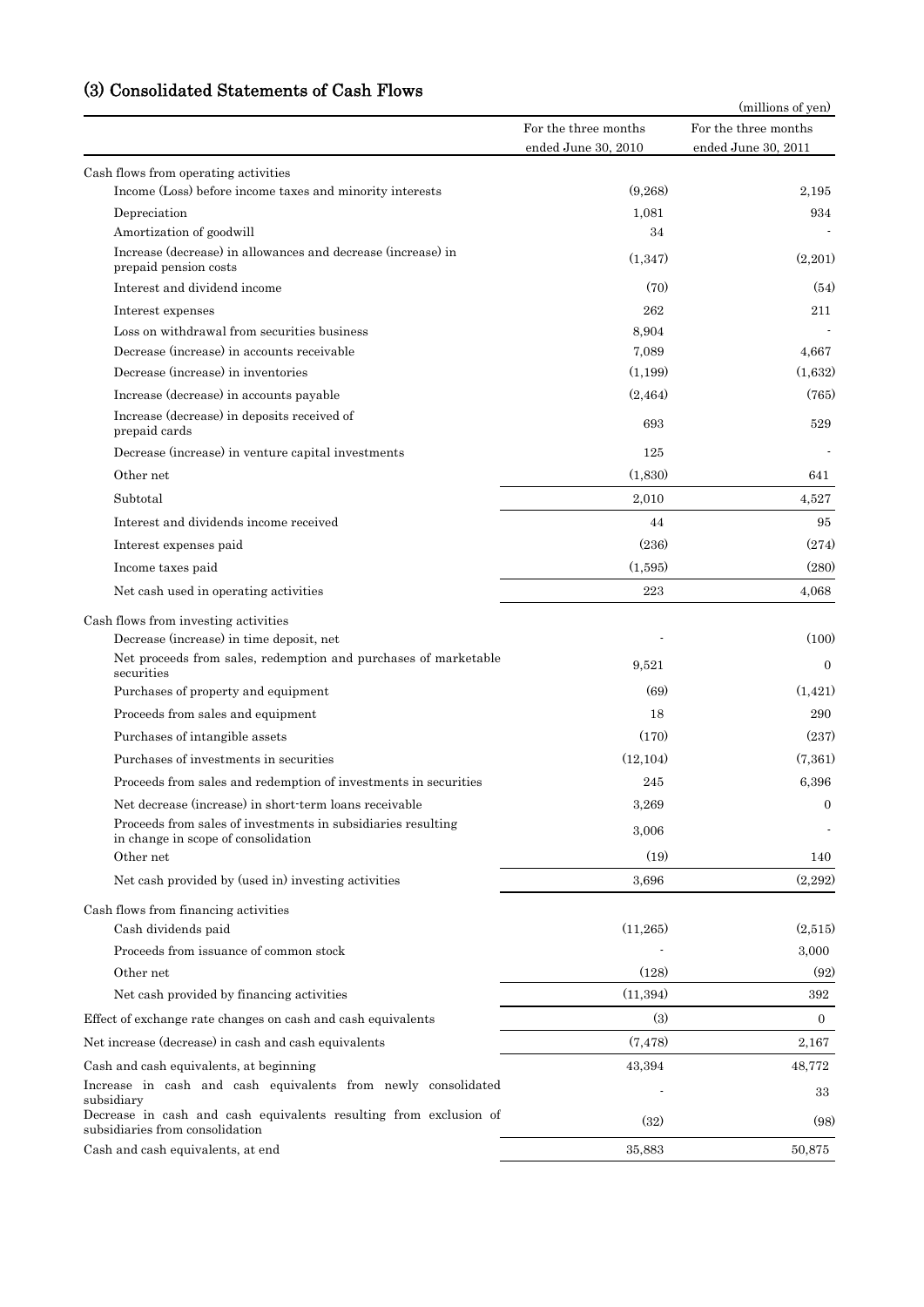## (4) Note for Assumption of Going Concern

Not applicable

## (5) Segment Information (Consolidated)

### Information by Reportable segments

1 Net sales and segment income or loss of reportable segments

| (millions of yen)                |                                                 |                   |                         |                  |        |        |                    |                       |        |
|----------------------------------|-------------------------------------------------|-------------------|-------------------------|------------------|--------|--------|--------------------|-----------------------|--------|
|                                  | For the three months period ended June 30, 2010 |                   |                         |                  |        |        |                    |                       |        |
|                                  | Reportable Segments                             |                   |                         |                  | Other  |        | Elimination<br>and | Consolidated          |        |
|                                  | <b>BPO</b>                                      | IT-<br>Management | Systems-<br>Integration | Prepaid-<br>Card | Total  | Note 1 | Total              | corporation<br>Note 2 | Note 3 |
| Operating revenue:               |                                                 |                   |                         |                  |        |        |                    |                       |        |
| Outside customers                | 7,441                                           | 8,165             | 15,808                  | 925              | 32,340 | 261    | 32,602             |                       | 32,602 |
| Inter-segment<br>sales/transfers | 385                                             | 337               | 71                      | 34               | 829    | ٠      | 829                | (829)                 |        |
| Total                            | 7,827                                           | 8,503             | 15,880                  | 959              | 33,170 | 261    | 33,431             | (829)                 | 32,602 |
| Operating income(loss)           | 106                                             | 416               | 398                     | 165              | 1,086  | (129)  | 956                | (888)                 | 68     |

Notes:1 "Other" represents categories of businesses that are not included in reportable segments, and includes investments in venture companies and investment trust managements.

2 Amounts in the column "Elimination and corporation of Operating income (loss) "of ¥(888) million represents Group's management revenue of ¥426 million, and corporate expense of ¥(1,467) million that was not allocated to reportable segments. The expense was management expenses for group companies incurred at CSK (the Company).

3 Segment income (loss) is adjusted with operating income in the consolidated statements of income.

|                                  |                                                 |               |                         |                  |        |                       | (millions of yen) |
|----------------------------------|-------------------------------------------------|---------------|-------------------------|------------------|--------|-----------------------|-------------------|
|                                  | For the three months period ended June 30, 2011 |               |                         |                  |        |                       |                   |
|                                  | Reportable Segments                             |               |                         |                  |        | Elimination<br>and    | Consolidated      |
|                                  | <b>BPO</b>                                      | IT-Management | Systems-<br>Integration | Prepaid-<br>Card | Total  | corporation<br>Note 1 | Note 2            |
| Operating revenue:               |                                                 |               |                         |                  |        |                       |                   |
| Outside customers                | 7,363                                           | 8,707         | 15,406                  | 858              | 32,335 |                       | 32,335            |
| Inter-segment<br>sales/transfers | 292                                             | 546           | 109                     | 57               | 1,005  | (1,005)               |                   |
| Total                            | 7,656                                           | 9,253         | 15,515                  | 915              | 33,340 | (1,005)               | 32,335            |
| Operating income(loss)           | (126)                                           | 962           | 1,494                   | 215              | 2,545  | (785)                 | 1,759             |

Notes:1 Amounts in the column "Elimination and corporation of Operating income (loss) "of ¥(785) million represents corporate expense of ¥(802) million that was not allocated to reportable segments. The expense was management expenses for group companies incurred at the Company.

2 Segment income (loss) is adjusted with operating income in the consolidated statements of income.

2 Matters related to changes in reportable segments

Structural reforms have been carried out during the First Quarter of fiscal year 2012. As a result, Cloud Business Division, which belonged to the Systems-Integration segment, transferred to IT-Management segment, and Business Service Division, which also belonged to the Systems-Integration segment, transferred to BPO segment.